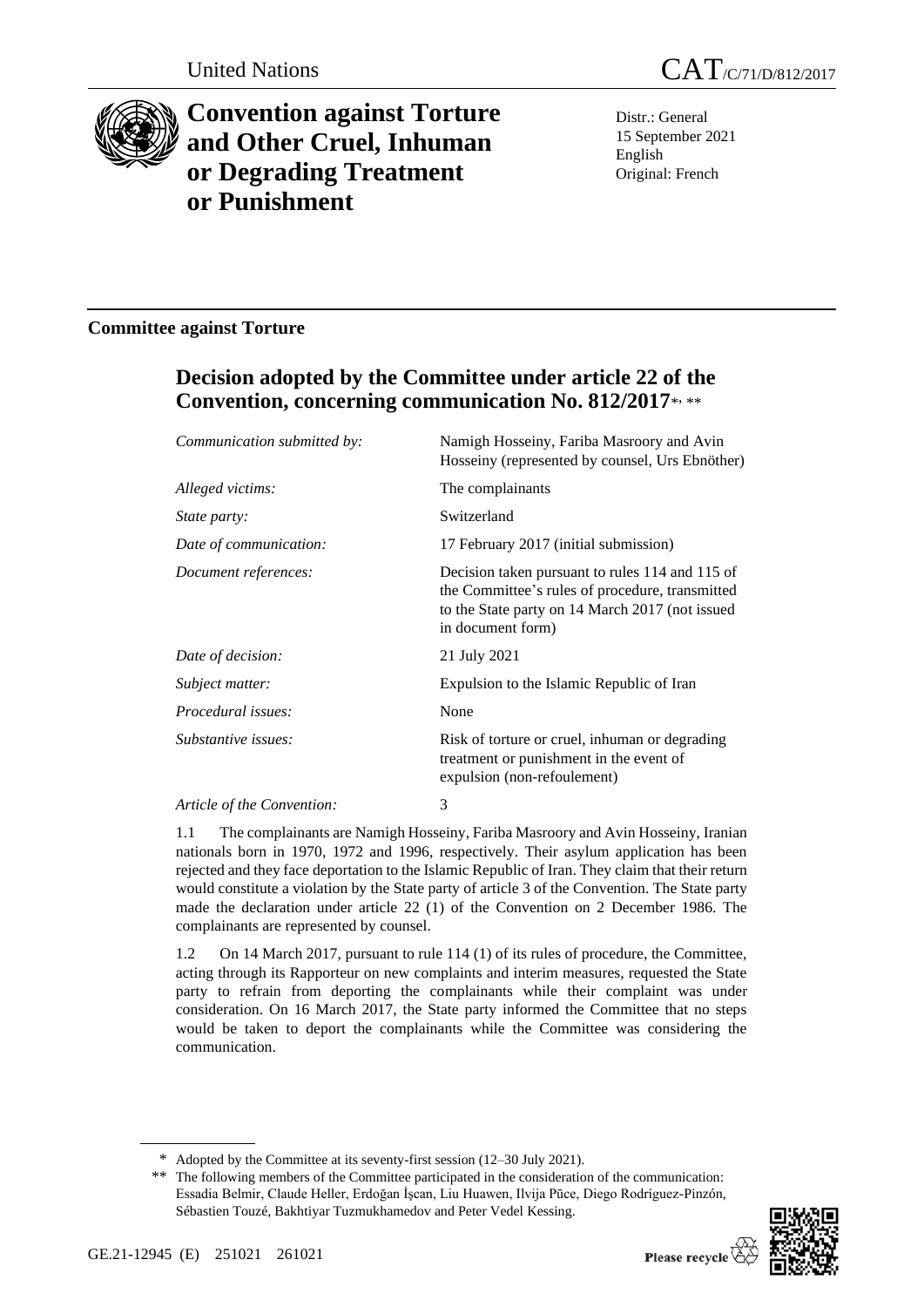#### **Facts as submitted by the complainants**

2.1 The complainants are of Kurdish origin. In 1995, while holding a senior position at Bank Melli in Baneh, in the Islamic Republic of Iran Mr. Hosseiny observed transactions between the morality police and members of a terrorist organization, linked to an order to kill members of the Iranian opposition living in Iraq. The terrorist group in question was subsequently disbanded by Kurdish forces in Iraq. Approximately two months later, the Iranian authorities summoned Mr. Hosseiny and interrogated, detained and tortured him. He was detained for 85 months, 6 of which he spent in total darkness in solitary confinement. His fourth and fifth ribs were broken, and he suffered from back pain. He was regularly beaten and burned with cigarettes, suffered from malnutrition and witnessed other prisoners being mistreated, which left him traumatized. His mental health continues to suffer as a result, and he is receiving medical treatment for post-traumatic stress disorder.

2.2 After his release in 2003, Mr. Hosseiny was harassed by the security services and, as a result, was unable to find employment. In September 2010, he left the Islamic Republic of Iran for Sweden, where he applied for asylum. At the time, he was already suffering from stomach cancer. His health had deteriorated considerably when an Iranian friend, A.M., a Christian convert, gave him a Bible, which he began to read despite being a Muslim. The Bible left a strong impression on him. He turned to God and prayed for healing, and is convinced that this led to his recovery. Galvanized by his recovery, he was baptized with the help of his Iranian friend and members of a church in Sundsvall, Sweden.

2.3 While his asylum claim was being processed, Mr. Hosseiny received a call informing him that some members of his family had been detained in order to force him to return to the Islamic Republic of Iran. He withdrew his asylum application. Upon his arrival in Tehran, Iranian secret service agents arrested him and detained him for 23 days, during which he was beaten and tortured. He was eventually released on bail. A few days later, he began to undertake Christian missionary work, distributing tracts and Bibles to friends and later to acquaintances. His son helped him distribute the religious material. After several days of doubts and discussions, Ms. Masroory and Ms. Hosseiny accepted his conversion.

2.4 One evening, while the complainants were at the home of a friend, K.H., in Baneh, Ms. Masroory's brother informed them by telephone that the authorities had searched their house in Saqqez and found religious material and Bibles. This report was confirmed by a neighbour. That same night, they went to another friend's house and, on 10 July 2011, they fled from there to Sulaymaniyah in Iraq, where representatives of the Office of the United Nations High Commissioner for Refugees (UNHCR) registered them as asylum seekers. The file submitted to UNHCR contains a judicial summons dated 5 June 2011, received by Ms. Masroory's mother, which cites Mr. Hosseiny's apostasy and missionary activities as grounds.

2.5 In Sulaymaniyah, Ms. Masroory, Ms. Hosseiny and Mr. Hosseiny's son converted to Christianity and were baptized. Their baptism was documented by means of certificates and a video of the ceremony. The son was subsequently granted asylum in the Netherlands. Before leaving for Europe, Ms. Masroory and Ms. Hosseiny had to return to Tehran for a month so that their smuggler could obtain visas for them. They left the Islamic Republic of Iran on 3 July 2014.

2.6 The complainants continued to practise their Christian faith in Switzerland. They enclose various letters testifying to Mr. Hosseiny's commitment to Christianity, including his participation in church services, his attendance at Bible courses and his commitment to teaching the Bible and converting Muslims to Christianity. Mr. Hosseiny has also been politically active and participated in demonstrations against the Iranian Government and in a conference at the Office of the United Nations High Commissioner for Human Rights in Geneva.

2.7 On 28 April 2016, the State Secretariat for Migration rejected the complainants' asylum application. The Federal Administrative Court upheld that decision on 3 August 2016.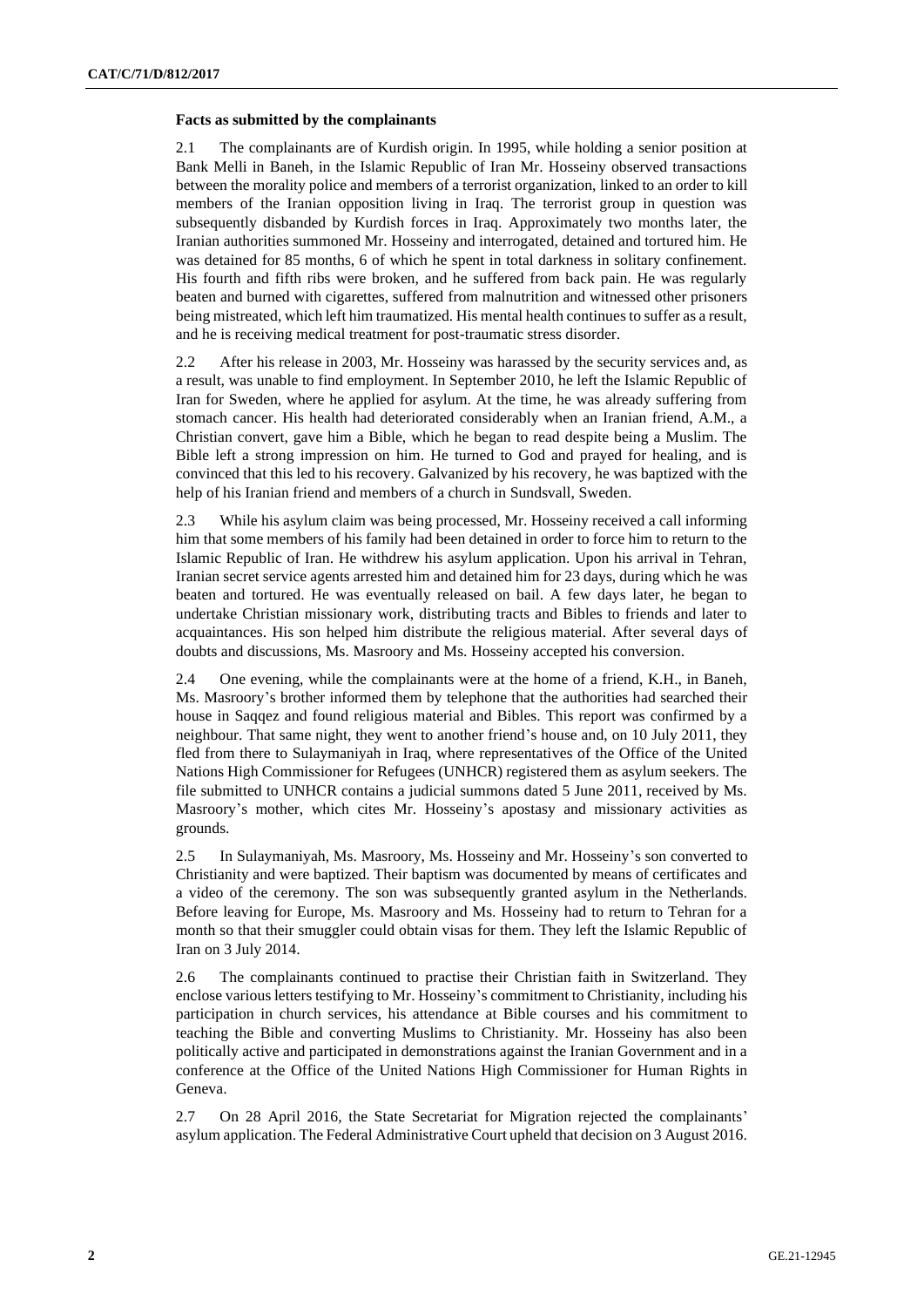#### **Complaint**

3.1 The complainants argue that, with regard to the situation of converts to Christianity in the Islamic Republic of Iran, the Danish Immigration Service has reported that the Iranian regime regarded evangelical movements as opponents.<sup>1</sup> Individuals who have converted abroad and who wish to practise their faith upon their return to the country face serious risks. Even individuals who do not promote Christianity are considered a threat because they have renounced Islam. There is a risk of interrogation and repercussions when the authorities become aware that an individual has been baptized abroad. The authorities find out about baptisms with the help of informants and through telephone tapping and Internet monitoring. The Iranian regime arrests persons who engage in evangelism. Individuals who return to the Islamic Republic of Iran from Europe after their baptism must exercise extreme caution in conducting their evangelical activities. Converts must keep a low profile and not speak publicly about their conversion. Individuals who spend an extended period of time abroad may come under suspicion of spying, which only increases the danger facing the person concerned. Lastly, the report by the Danish Immigration Service states that, in the Islamic Republic of Iran, converts are arrested, tortured and even executed. Even if they are not known to the authorities, converts are sometimes shunned and targeted in honour killings.

3.2 The complainants refer to reports indicating that converts to Christianity are at risk of rights violations by the Iranian authorities, who consider them to be apostates, which is a criminal offence. Sharia does not allow Muslims to convert, and converts, especially evangelists, are at risk of physical attacks, harassment, surveillance, arbitrary arrest and detention, as well as torture and ill-treatment.<sup>2</sup>

3.3 The complainants argue that, as a result of their conversion, they run a real risk of being subjected to treatment contrary to article 3 of the Convention. They presented a detailed, coherent and credible account of their conversion, Mr. Hosseiny's missionary work and their persecution by the Iranian authorities. The Federal Administrative Court simply made reference to the decision of the State Secretariat for Migration and refused to accept that the certificates and photographs of their respective baptisms held any probative value. The Swiss authorities did not take into account other information from governmental or nongovernmental agencies and therefore violated article 3 of the Convention by failing to consider all the relevant facts. Similarly, the State Secretariat for Migration and the Federal Administrative Court did not ask for details of Mr. Hosseiny's conversion and did not take into account his statements regarding his motivation or his quotations from the Bible. Mr. Hosseiny provided a realistic account of his health problems and the pain he suffers, as well as of his inner struggle around renouncing Islam. The Court did not take his baptism certificate into consideration.

3.4 The complainants express doubts as to the conclusions reached by the State party's authorities about Mr. Hosseiny's statements regarding his involvement in the planning of his baptism and the reasons why the baptism was filmed. The fact that one of his friends asked the church staff to set the date does not seem difficult to understand. Similarly, the fact that visitors to the church who attended the baptism decided to film it does not seem unusual. Furthermore, contrary to the assessment of the State Secretariat for Migration, Mr. Hosseiny described his baptism in detail, indicating that he had been baptized by an assistant pastor who had provided him with white clothes and asked him whether he wanted to fully convert, that the same pastor had then led him to a baptismal tank filled with pleasantly warm water, and that two assistants had put him in the water and spoken the name of Jesus Christ. At this

<sup>1</sup> Danish Immigration Service, *Update on the Situation for Christian Converts in Iran*, June 2014. <sup>2</sup> United Kingdom of Great Britain and Northern Ireland, Home Office, *Iran: country of origin information (COI) report*, 26 September 2013; United Kingdom, Home Office, *Country information and guidance. Iran: Christians and Christian Converts*, December 2015; Commission on International Religious Freedom, *2016 Annual Report*, April 2016; United States of America, Department of State, *2015 Report on International Religious Freedom – Iran*, 10 August 2016;

A/HRC/31/69; Human Rights Watch, *World Report 2017*, 2017; Iran Human Rights Documentation Center, *Apostasy in the Islamic Republic of Iran*, 25 September 2014; and Ireland, Refugee Documentation Centre, *Iran – researched and compiled by the Refugee Documentation Centre of Ireland on 17 October 2014*.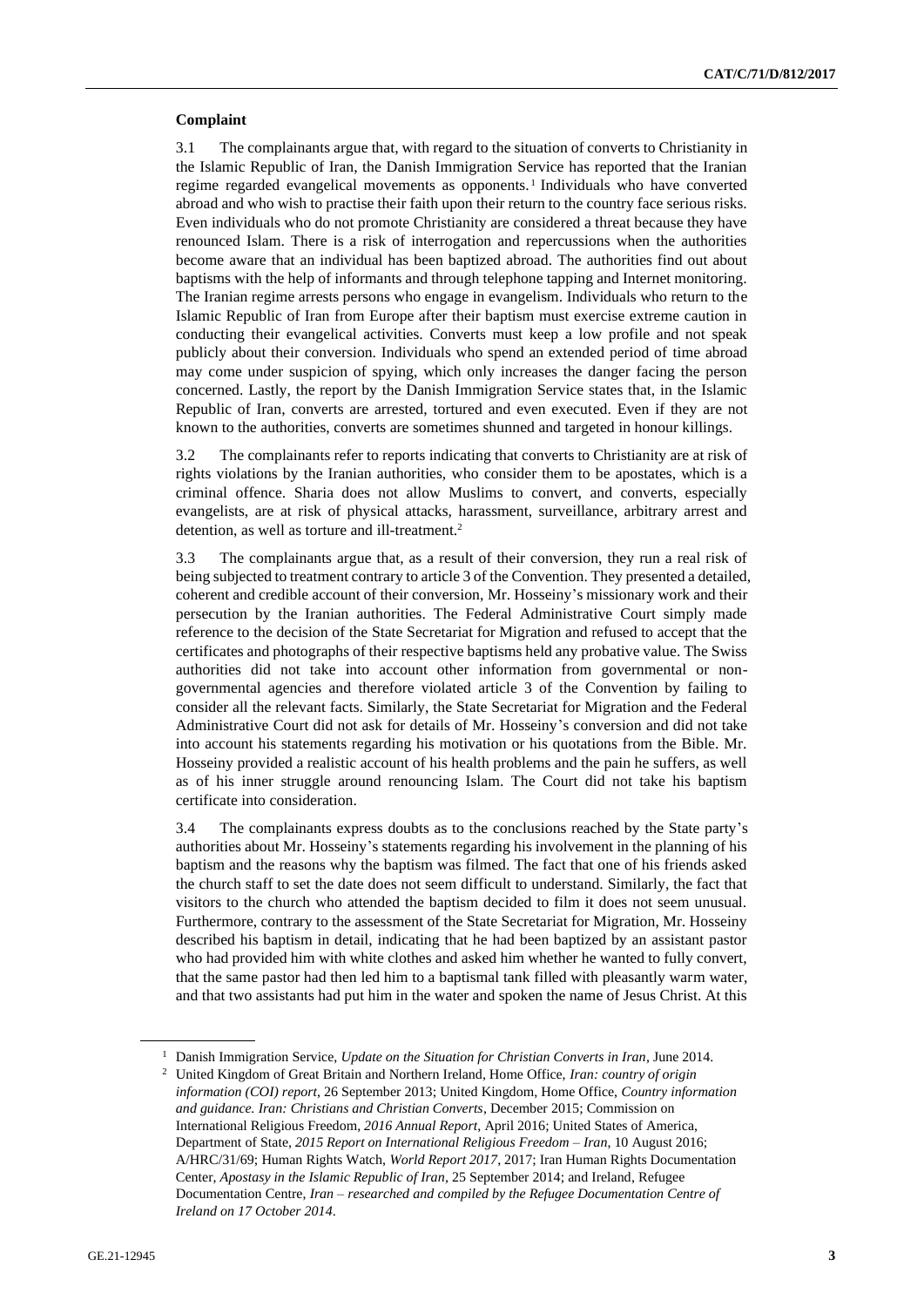point in the hearing, the investigator interrupted the questioning and therefore did not examine Mr. Hosseiny's claims in depth.

3.5 In addition, Mr. Hosseiny submitted a credible account of his distribution of Bibles and Christian tracts. The argument that the State Secretariat for Migration and the Federal Administrative Court identified discrepancies in his claims regarding when he informed his family must be set aside. In keeping with the accounts of the other complainants, Mr. Hosseiny explained that he had first told his son, who is better educated, about his conversion and that, about five days after Mr. Hosseiny's release from detention, they had begun to undertake missionary activities together, and that, about 20 days after his release, he had told Ms. Masroory and Ms. Hosseiny, who at first struggled with the news but were later understanding. The same applies to the argument, put forward by the State Secretariat for Migration, that Mr. Hosseiny's claims of persecution by the Iranian authorities because he had performed missionary work were unfounded. Mr. Hosseiny and Ms. Masroory explained that they were visiting a friend named K.H. in Baneh when they received a call from Ms. Masroory's brother informing them of the discovery of the compromising material and Bibles, which was confirmed by a neighbour. In this regard, the complainants consider that the decision of the State Secretariat for Migration does not accurately reflect their claims.

3.6 The complainants reject the conclusion reached by the State party's authorities that Mr. Hosseiny's and Ms. Masroory's respective accounts regarding Mr. Hosseiny's position at Bank Melli are contradictory. Mr. Hosseiny provided a detailed, coherent and credible account of his imprisonment and the ill-treatment that he suffered. Furthermore, these arguments are not directly relevant to their fear of being persecuted in the Islamic Republic of Iran because of their conversion to Christianity. Although Mr. Hosseiny never held a senior position in the opposition, his handling of confidential information nevertheless put him at significant risk. The fact that he was imprisoned for seven years suggests that the Iranian authorities did not view his disloyalty as a minor offence. It must therefore be assumed that Mr. Hosseiny is known to the Iranian authorities, which would increase the risk of his conversion being discovered, even if he no longer undertakes missionary work.

3.7 The complainants further argue that the European Court of Human Rights has repeatedly emphasized that, although it is for asylum seekers to adduce evidence to substantiate their claims, owing to the special situation in which they often find themselves, it is frequently necessary to give them the benefit of the doubt when it comes to assessing the credibility of their claims and the documents submitted in support thereof.<sup>3</sup> Therefore, it must be concluded that the complainants' claims should be considered credible despite certain inconsistencies.

#### **State party's observations on the merits**

4.1 On 14 September 2017, the State party submitted its observations on the merits of the communication. The State party is aware that the human rights situation in the Islamic Republic of Iran remains a matter of concern in many respects.<sup>4</sup> Nevertheless, the general situation in the country does not, in itself, constitute sufficient grounds for concluding that the complainants would be at risk of torture if returned there.<sup>5</sup>

4.2 The State party maintains that the complainants did not adduce sufficient evidence for it to conclude that they would face a foreseeable, real and personal risk of being subjected to torture if returned. It notes that there is no link between Mr. Hosseiny's alleged periods of detention and his conversion to Christianity, on which the complaint is based, and that his detention is therefore not directly relevant to the present proceedings.

4.3 With regard to the detention of Ms. Masroory and Ms. Hosseiny, the State party notes that Mr. Hosseiny initially told the Swiss authorities that his wife and two children had been detained. At the second hearing, however, he claimed that only his children had been taken hostage. Ms. Masroory stated that her husband had returned from Sweden because Iranian

<sup>3</sup> European Court of Human Rights, *F.G. v. Sweden*, application No. 43611/11, Judgment, 23 March 2016, para. 113.

<sup>4</sup> *Azizi v. Switzerland* (CAT/C/53/D/492/2012), paras. 8.5 and 8.7.

<sup>5</sup> Ibid., para. 8.3.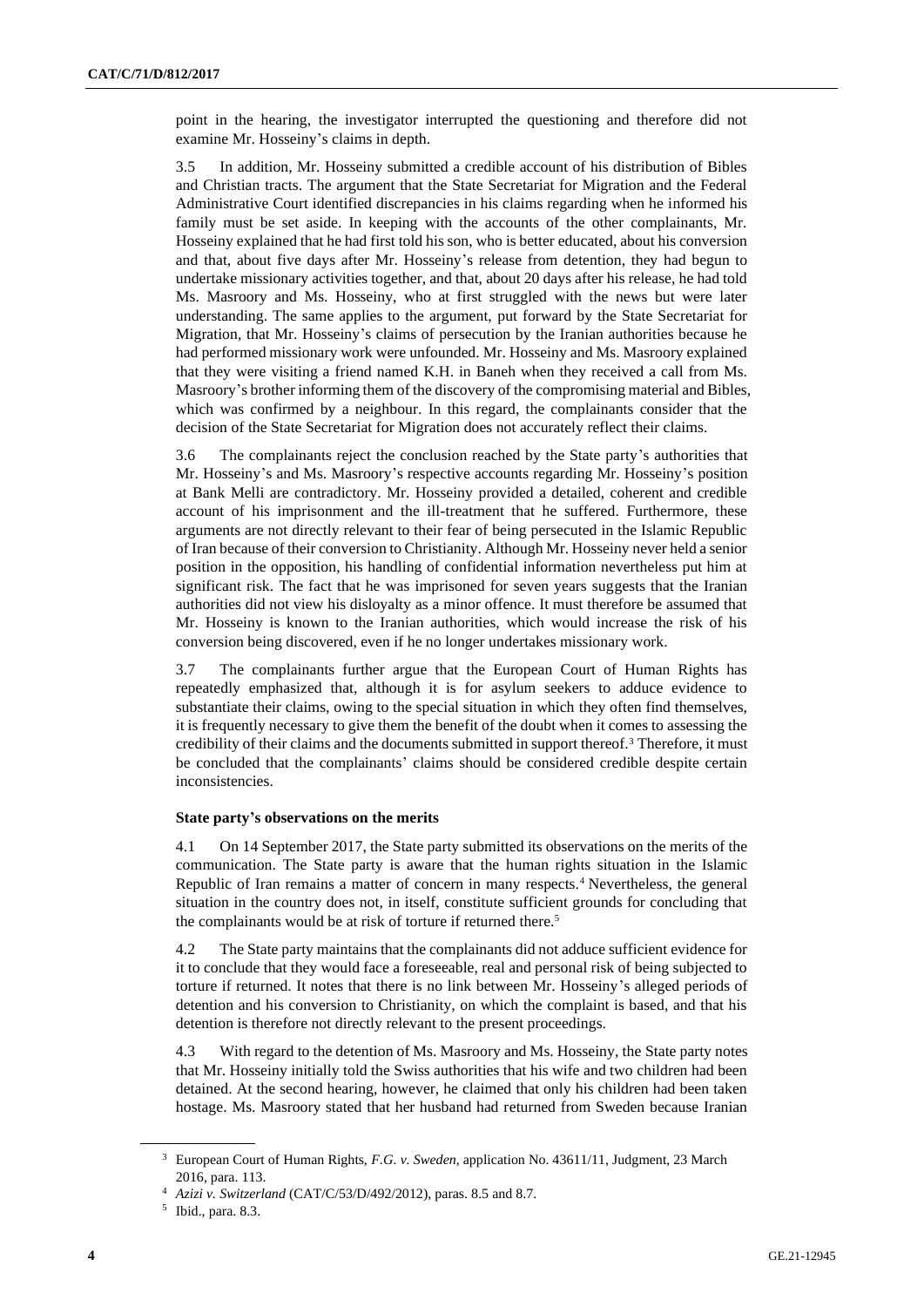secret service agents had detained her and her two children. She claimed that she had been brought a telephone and forced to ask her husband to return. When confronted with this contradiction, Mr. Hosseiny replied: "When I speak of children, '*batscheha*', I mean my whole family. That is how it works in Persian; by 'children' we mean the whole family." This explanation lacks substance and the complainants' claims are therefore not plausible.

4.4 With regard to Mr. Hosseiny's political activities in the Islamic Republic of Iran, the State party notes his statement to the effect that he had access to information on transactions in his capacity as the manager of a bank branch, while Ms. Masroory claimed that he had turned down this position. When confronted with this contradiction, Mr. Hosseiny explained that, in the Islamic Republic of Iran, he had indeed been employed as a bank manager. The State party notes, as did its authorities, that these clarifications are not sufficient to explain the contradiction and that, consequently, the complainants' statements are not credible.

4.5 With regard to Mr. Hosseiny's political activities in Switzerland, the State party notes that this evidence was not raised during the domestic proceedings and that the complainants have therefore not exhausted domestic remedies. The complainants do not argue that, as a result of these activities, they would risk prosecution if they were returned. Moreover, although the Iranian authorities monitor the political activities of Iranians in exile, the secret services focus on identifying individuals who hold positions or engage in activities that go beyond generic political protests and that distinguish them from the large numbers of people who disagree with the regime, making them potentially dangerous opponents.<sup>6</sup> In the State party's view, the complainants' claims do not show that Mr. Hosseiny has put himself at risk in this way. There is therefore no reason to believe that the complainants would be at risk of treatment contrary to the Convention if they were returned.

4.6 With regard to Mr. Hosseiny's conversion, the State party notes that his statements regarding his baptism were short and superficial. In particular, he failed to provide substantial and detailed answers to questions about how the baptism was organized and conducted. The State party argues that it is strange that Mr. Hosseiny had not wished to be involved in the organization of the baptism, especially as it was a very personal decision. The same is true of Mr. Hosseiny's assertions regarding the presence of Iranians who filmed him, as his statements on the matter have remained vague. The State party finds it implausible that he could not explain why these people wanted to film the occasion, especially since he would have been aware of the risks. Lastly, Mr. Hosseiny failed to provide a convincing explanation for the contradictions in his accounts of when he informed his family of his conversion. The State party concludes that Mr. Hosseiny's statements regarding his conversion are not plausible. The State party adds that the baptism certificate on file does not change this assessment, since there are serious doubts as to its authenticity.

4.7 With regard to the conversion of Ms. Masroory and Ms. Hosseiny, their claims in that respect are weak, unsubstantiated and extremely difficult to believe. Their baptism certificates have no evidentiary value. The photographs and video footage lead to the same assessment, since their claims are not plausible. In addition, they stated that they had not experienced any problems with the Iranian authorities as a result of their conversion because the authorities were not aware of it. Moreover, as Ms. Hosseiny was still very young when she left Iran, there is no reason to believe that she would encounter problems if she returned.

4.8 The State party also considers the claims concerning Mr. Hosseiny's missionary activities in the Islamic Republic of Iran to be implausible, particularly since persons who return from abroad and are released from detention do not generally go on to undertake missionary activities. The State party notes that Mr. Hosseiny presented three different accounts of how the complainants escaped. In view of these contradictions and the unsubstantiated nature of the claims, the State party considers them to lack credibility.

4.9 With regard to the complainants' missionary activities in Switzerland, the State party notes that they have submitted several supporting documents, including letters from Pastors D.T. and C.M., dated 16 May 2012 and 5 September 2016, respectively, corroborating Mr. Hosseiny's attendance at church services and his missionary activities. The documents also include confirmation that he is listed in the baptismal register as a witness to a baptism on 17

<sup>6</sup> Federal Administrative Court, ATAF 2009/28, 9 July 2009, considerations 7.4.3.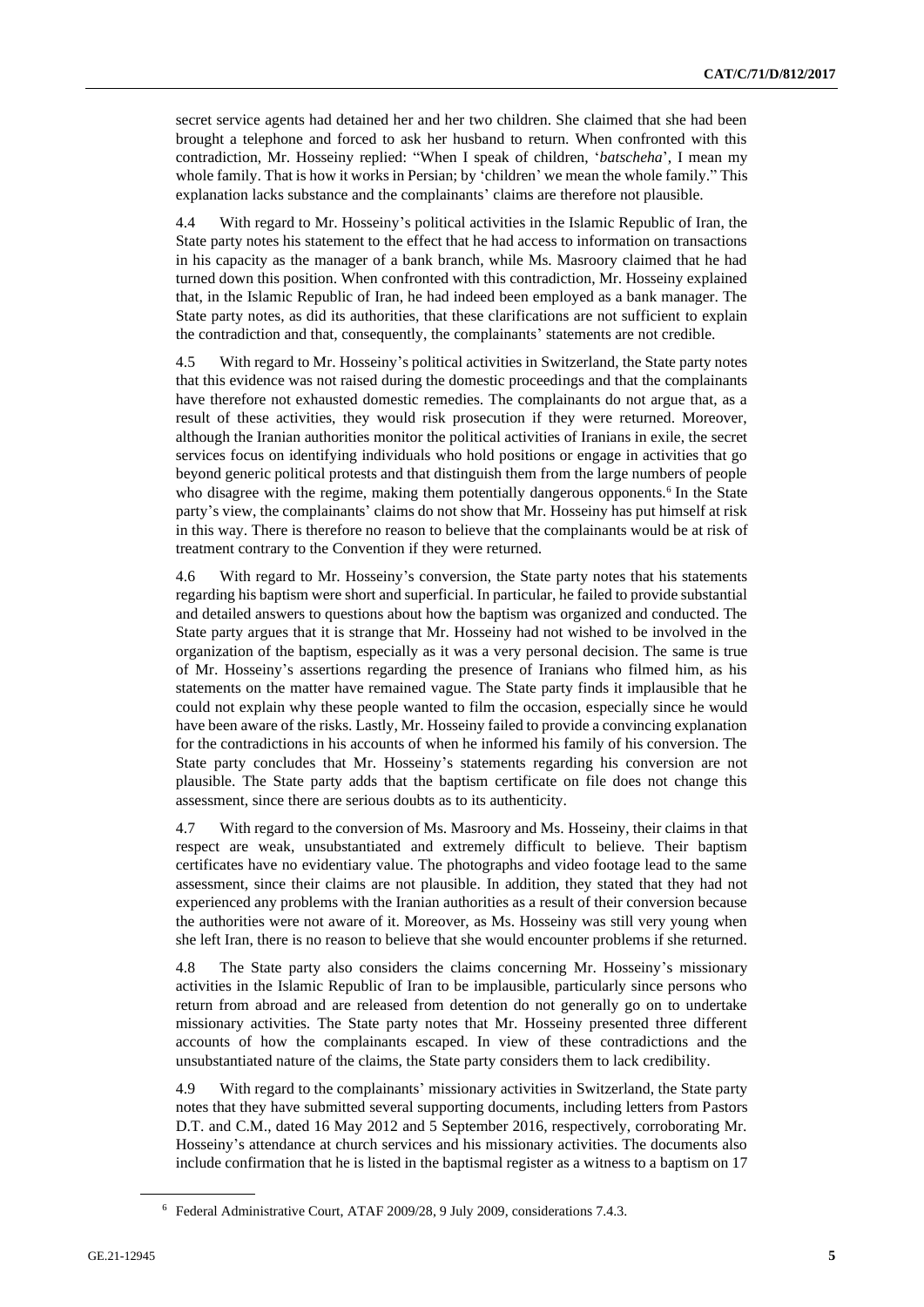October 2016 and five attestations of his missionary activities. The State party notes that, since these documents are dated after the Federal Administrative Court decision of 3 August 2016, the complainants have not exhausted domestic remedies. Moreover, the circumstances of Mr. Hosseiny's conversion as described by C.M. are inconsistent with Mr. Hosseiny's statements to the Swiss authorities and the Committee. In any case, his commitment to Christianity is limited mainly to particular Christian communities and interactions with individuals. The evidence does not show that Mr. Hosseiny's activities were such that they could have attracted the interest of the Iranian authorities.

4.10 Moreover, the Iranian authorities are aware that many Iranian asylum seekers attempt to obtain permission to remain in Europe by becoming Christians. These considerations also apply to Ms. Masroory and Ms. Hosseiny, who do not claim to be committed to Christianity. Therefore, in the State party's view, the complainants have failed to demonstrate that, as a result of their alleged conversion or their religious activities in Switzerland, they would risk treatment contrary to the Convention if returned to the Islamic Republic of Iran.

4.11 The State party also notes that the complainants claim that the family's son was recognized as a refugee in the Netherlands and that they refer to the decision of the State Secretariat for Migration in this regard, even though the decision in question makes no mention of this evidence and his refugee card is not included in the annexes.

#### **Complainants' comments on the State party's observations**

5.1 On 19 March 2018 and 20 August 2020, the complainants submitted their comments. They argue, on the one hand, that the State party's observations mention aspects of the case that bear little relevance to the rejection of their asylum applications and can be refuted, and, on the other hand, that the State party questions the authenticity of the documents submitted without a convincing reason. The complainants have proved the authenticity of these documents to the best of their knowledge and belief. By arguing repeatedly that their claims are not sufficiently substantiated, the State party, like the State Secretariat for Migration and the Federal Administrative Court, is interpreting the rule of evidence in asylum procedures too strictly. It is frequently necessary to give asylum seekers the benefit of the doubt when it comes to assessing the credibility of their claims and the documents submitted in that connection. The complainants reiterate that their account of their personal history and the reasons why they fear persecution are consistent and plausible.

5.2 The complainants stress, and the State party has acknowledged, including by reference to the case *Azizi v. Switzerland*, that the current situation in the Islamic Republic of Iran poses a danger to Muslims who have converted to Christianity and persons accused of apostasy, who risk serious persecution, detention and torture.<sup>7</sup> All the elements cited in  $Azizi$  v. *Switzerland* as giving rise to a high risk of human rights violations are applicable to the complainants: they are of Kurdish origin and are converts, and Mr. Hosseiny has already been targeted by the Iranian authorities because of his opposition to government activities. The complainants conclude that they will suffer severe consequences if they are returned.

5.3 The complainants reject the State party's observation that Mr. Hosseiny's detention in the Islamic Republic of Iran is irrelevant. As in *Azizi v. Switzerland*, the fact that Mr. Hosseiny has already been exposed as a political enemy and has been detained and tortured for that reason might well attract the attention of the Iranian authorities if he is returned. This, combined with his conversion, would increase the risks he would face if returned to the Islamic Republic of Iran.

5.4 As for the apparent contradiction in their statements regarding whether Ms. Masroory was detained, the complainants enclose a letter dated 2 January 2018 from a certified interpreter, confirming that, in Kurdish, the head of the family uses the term "children" to refer to the whole family, including his wife. During her hearing, Ms. Masroory identified a

<sup>7</sup> Human Rights Watch, *World Report 2018*, 2017, pp. 277–283; Amnesty International, *Report 2017/18 – The State of the World's Human Rights – Iran*, 2018, pp. 244–250; United Kingdom, Home Office, *Country policy and information note – Iran*: *Christians and Christian converts*, February 2017; and Center for Human Rights in Iran, *11 Christian Converts Issued Long Prison Sentences in Iran in Less Than Two Months in Sham Trials*, 20 July 2017.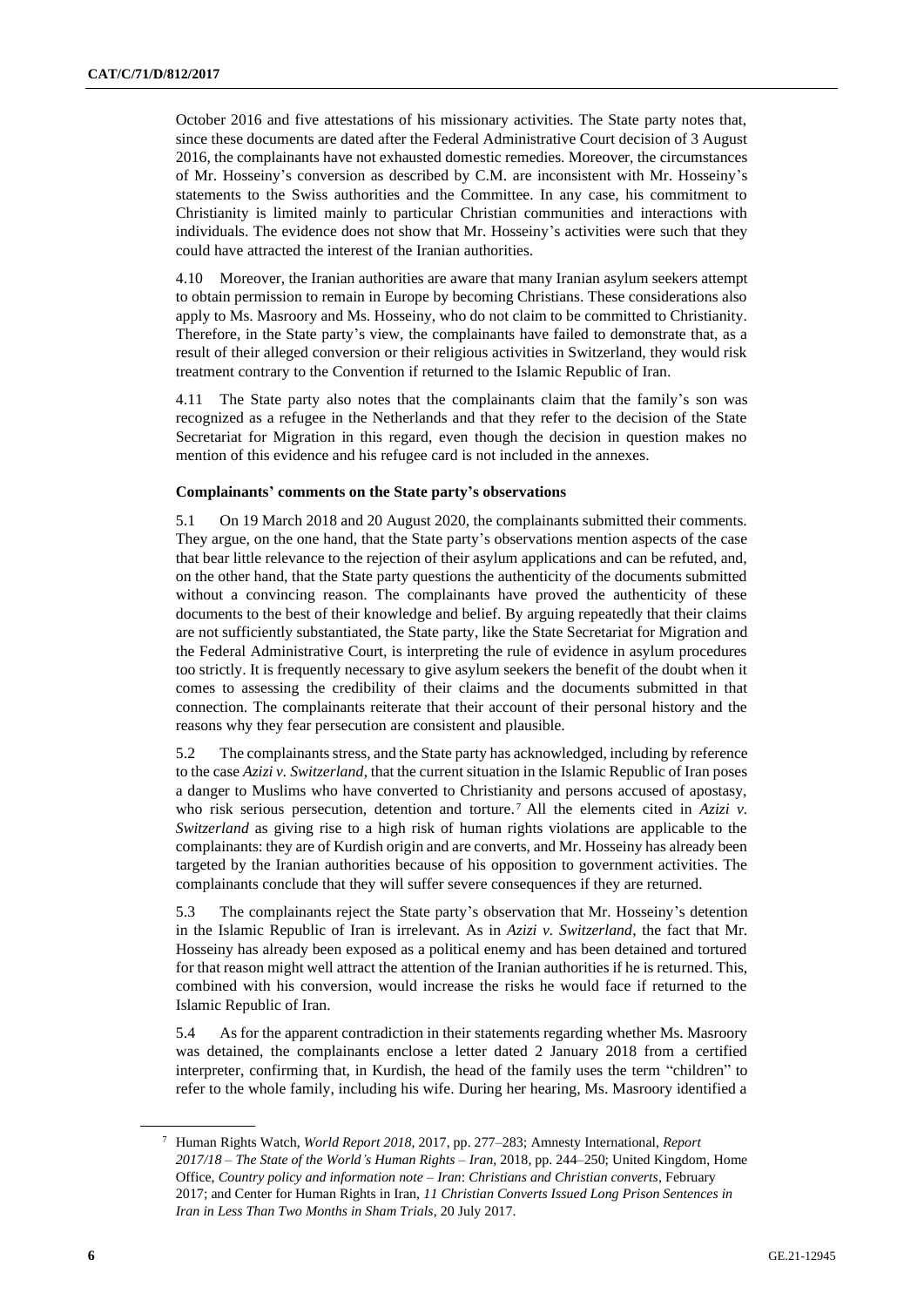problem of interpretation in this context. She recalls having spoken with the interpreter, who confirmed that the term "children" included the wife when used by the head of the family.

5.5 With regard to the State party's doubts as to Mr. Hosseiny's post at the bank, the complainants maintain that their statements do not contradict each other. Ms. Masroory did not know the details of her husband's job and they did not discuss his work. Furthermore, she clearly stated that he worked at the bank but that she knew nothing of his hierarchical position. However, Mr. Hosseiny's and Ms. Masroory's respective statements coincide in that Mr. Hosseiny received an offer from the bank to work as a branch manager in a border region considered unsafe. Moreover, the question of whether Mr. Hosseiny was a branch manager is not essential; after having held a senior position for five years, he would have had access to confidential information.

5.6 The State party's observation that Mr. Hosseiny's political activities in Switzerland have not been examined in the context of domestic proceedings in no way diminishes their value. The new documents submitted simply provide further proof of his opposition views, which had already been proved by his handling of confidential information in the context of his work at the bank. It is clear that, in addition to his conversion, Mr. Hosseiny's involvement in opposition activities against the Iranian regime increases the risk of persecution that he would face. Given that he was wanted by the Islamic Revolutionary Guard Corps and the Iranian intelligence services, the State party's assertion that his activities were unlikely to attract the attention of the Iranian authorities does not hold.

5.7 With regard to Mr. Hosseiny's conversion, the State party simply repeats the opinion of the State Secretariat for Migration and the Federal Administrative Court, which the complainants refute. They reiterate that Mr. Hosseiny described his baptism in detail, produced a certificate signed by the church pastor and explained why he had not organized the baptism himself and why some visitors wanted to film it. The complainants enclose a document dated 8 March 2018 confirming that his baptism is recorded in the register of the church in Sundsvall. They reiterate that Mr. Hosseiny consistently explained that he revealed his conversion first to his son and then to Ms. Masroory and Ms. Hosseiny about 20 days after his release.

5.8 With regard to the conversion of Ms. Masroory and Ms. Hosseiny, the State party does not provide concrete reasons to justify its doubts as to the authenticity of their certificates and the photographs of their respective baptisms. They provided a coherent account of their respective baptisms, including the name of the priest. The fact that they did not experience difficulties after their return to the Islamic Republic of Iran does not in any way guarantee that they will not face repercussions, especially if the Iranian authorities have become aware of their conversion in the meantime. Given the danger that they would face, it is unwise to assume that Ms. Hosseiny would not be persecuted on account of her young age if she were returned to the country.

5.9 The complainants have also given a consistent account of the religious activities of Mr. Hosseiny and his son in the Islamic Republic of Iran. They reject the State party's argument that it is hardly plausible that someone who returned to the Islamic Republic of Iran and who had been detained in the past would go on to undertake religious missionary work. Mr. Hosseiny and his son carried out their activities in a limited manner and only with trusted individuals. They reiterate that their account of the search of their house was consistent and credible.

5.10 As for their religious activities in Switzerland, the complainants point out that the State party does not question the content of the documents submitted in this regard, which demonstrate their religious affiliation and the fact that, shortly after his arrival in Switzerland, Mr. Hosseiny already demonstrated a thorough knowledge of Christianity. The State party alludes to inconsistencies between Mr. Hosseiny's statements during the hearings and the letter from C.M. However, the letter does not mention that he converted because of the teachings of a woman named N., who taught him about the Christian faith in Sulaymaniyah after his flight from the Islamic Republic of Iran. At the time, Mr. Hosseiny had already converted and been baptized in Sweden. N. is the wife of the priest who baptized Ms. Masroory and Ms. Hosseiny. Furthermore, the fact that certain documents were issued after the decision of the Federal Administrative Court should not result in their being discounted,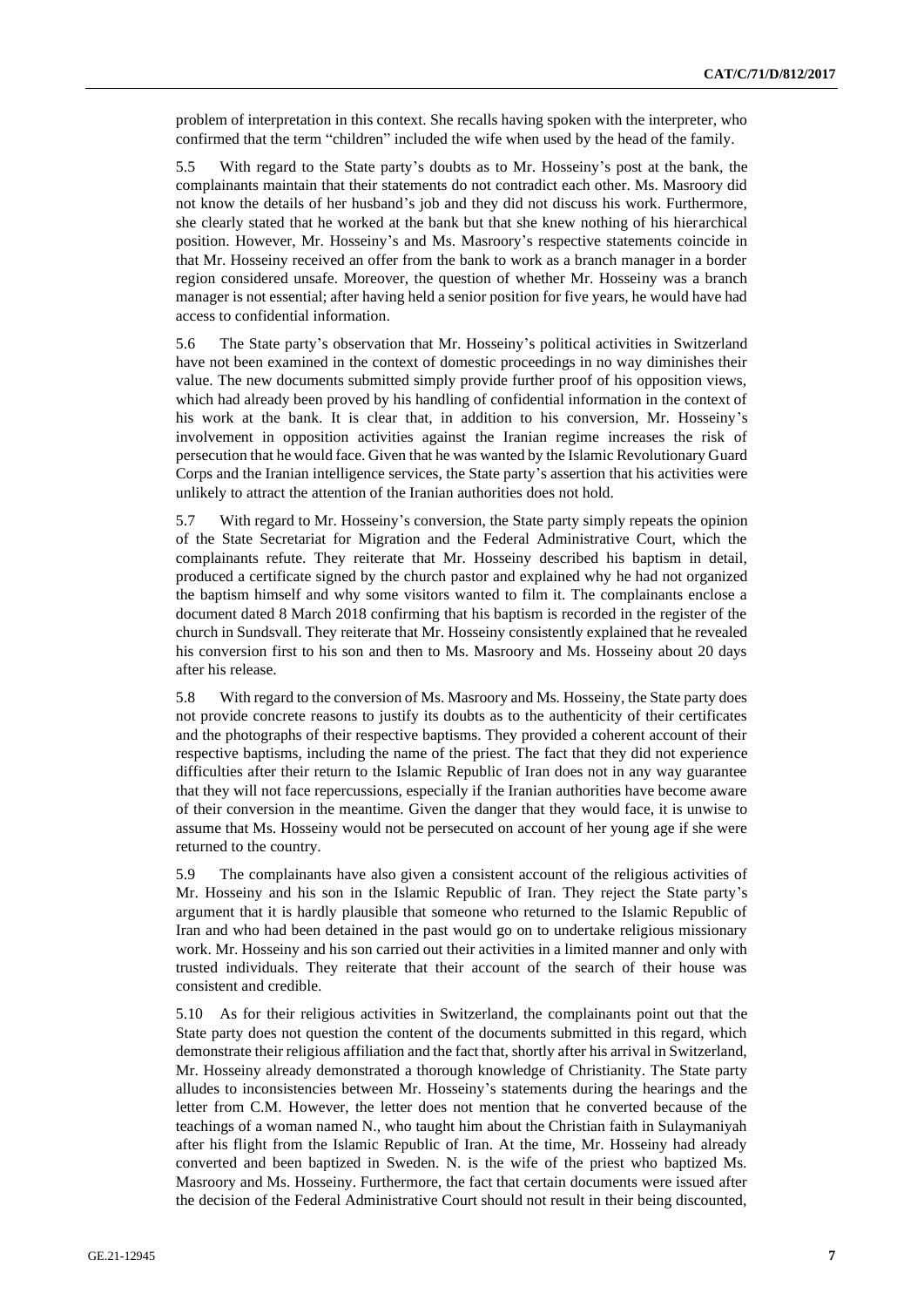since they were submitted as proof of the religious activities undertaken by Mr. Hosseiny both before and during the domestic proceedings.

5.11 The complainants reiterate that the Iranian authorities have discovered their religious and missionary activities in the Islamic Republic of Iran, as confirmed by the summons of 5 June 2011. At no point has the State party taken this document into consideration.

5.12 Christianity is an important part of the complainants' lives: they attend church regularly, take Bible courses and frequently share their experience of conversion with others. It can be assumed that their religious activities have attracted the attention of the Iranian authorities. Moreover, in *Azizi v. Switzerland*, where the complainant was no more intensely involved in such activities than the complainants in the present case, the Committee considered conversion to be one of the reasons why it was likely that the complainant would face persecution if returned. Moreover, a confrontation between the complainants and an Iranian embassy employee after their asylum applications were rejected demonstrates that the Iranian authorities are aware of those applications. Combined with Mr. Hosseiny's previous detention and torture, and the summons issued on 5 June 2011, it is clear that the Iranian authorities have sufficient information upon which to act if the complainants are returned. The authorities have undoubtedly also been informed of Mr. Hosseiny's participation in events in Switzerland and of his missionary activities.

5.13 The complainants enclose a copy of the Dutch residence permit belonging to the son of Mr. Hosseiny and Ms. Masroory, which was granted to him on the basis of the same facts. They also enclose a medical certificate issued by their doctor and dated 25 July 2020, which states that Mr. Hosseiny suffers from post-traumatic stress as a result of the torture he experienced in a number of prisons in the Islamic Republic of Iran and that his disturbing recollections of being tortured have been compounded by his precarious residency status in Switzerland.

#### **State party's additional observations**

6. On 27 April 2021, the State party informed the Committee that the medical certificate dated 25 July 2020 did not contain any new information, and referred to its observations of 14 September 2017.

#### **Issues and proceedings before the Committee**

#### *Consideration of admissibility*

7.1 Before considering any complaint submitted in a communication, the Committee must decide whether it is admissible under article 22 of the Convention. The Committee has ascertained, as it is required to do under article 22 (5) (a) of the Convention, that the same matter has not been and is not being examined under another procedure of international investigation or settlement.

7.2 In accordance with article 22 (5) (b) of the Convention, the Committee must ascertain that the complainants have exhausted all available domestic remedies. The Committee observes that the State party contests the admissibility of the evidence relating to Mr. Hosseiny's political and missionary activities in Switzerland, insofar as the documents submitted in support of his claims are dated after the Federal Administrative Court decision of 3 August 2016. It notes that the complainants maintain that this evidence is simply intended to substantiate Mr. Hosseiny's opposition views and his religious activities, which he had already raised during the domestic proceedings.

7.3 The Committee recalls its jurisprudence according to which the State party must be given an opportunity to assess new evidence falling within the scope of article 3 of the Convention before the Committee considers the communication under article 22 thereof.<sup>8</sup> However, the complainants do not provide any valid argument to justify why this evidence was not raised during the domestic proceedings or, insofar as the documents are dated after the decision of the Federal Administrative Court, in a second asylum procedure. In the light

<sup>8</sup> *F.M-M. v. Switzerland* (CAT/C/46/D/399/2009), para. 6.5.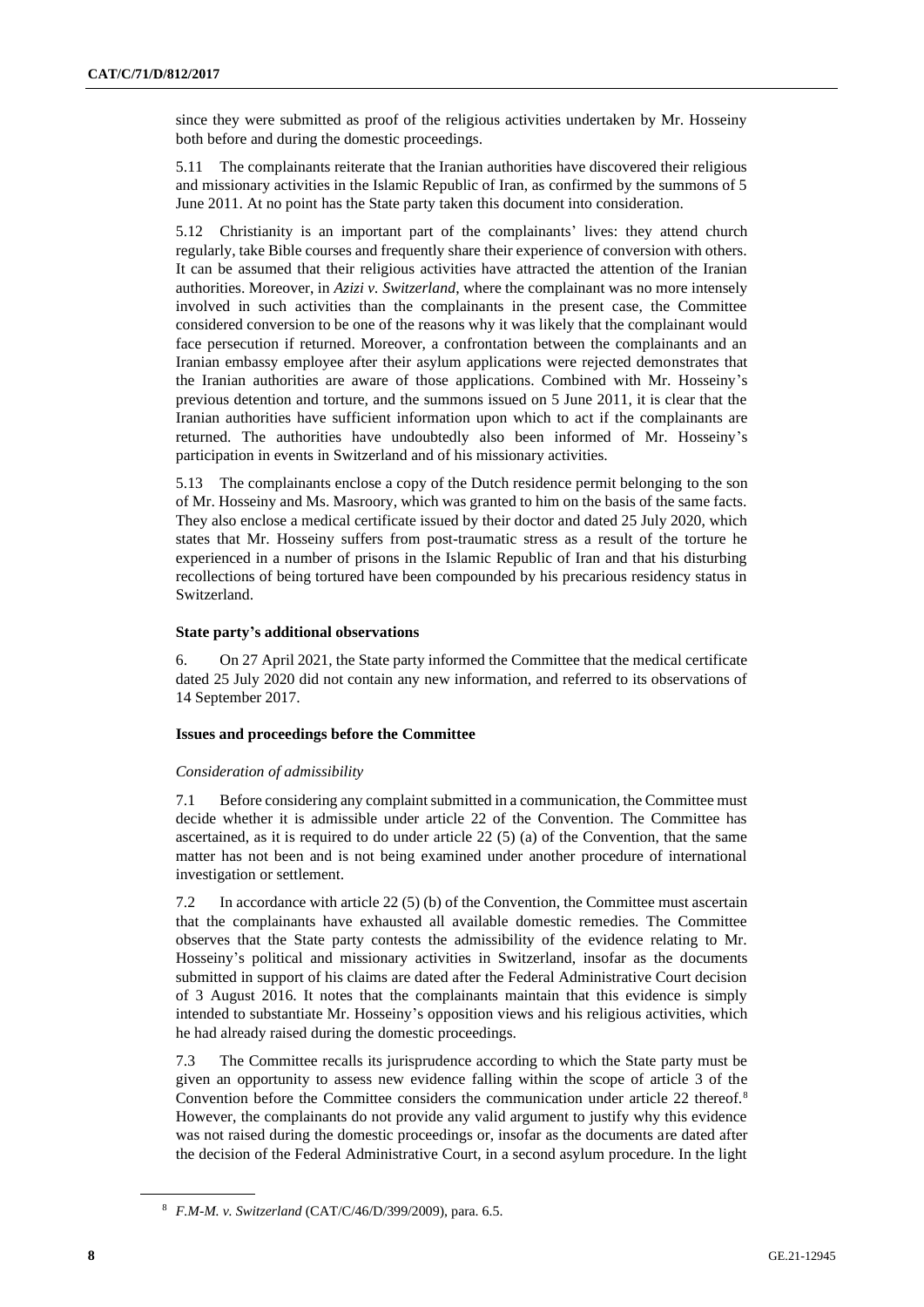of the foregoing, the Committee considers this part of the communication to be inadmissible under article 22 (5) (b) of the Convention.

7.4 With regard to the remaining claims under article 3 of the Convention, the Committee declares them admissible and thus proceeds to consider the communication on the merits.

#### *Consideration of the merits*

8.1 In accordance with article 22 (4) of the Convention, the Committee has considered the present communication in the light of all the information made available to it by the parties.

8.2 The Committee must evaluate whether there are substantial grounds for believing that the complainants would be personally in danger of being subjected to torture if returned to the Islamic Republic of Iran. In assessing that risk, the Committee must take into account all relevant considerations, pursuant to article 3 (2) of the Convention, including the possible existence of a consistent pattern of gross, flagrant or mass violations of human rights. However, the Committee recalls that the aim is to establish whether the complainants would be personally at a foreseeable and real risk of being subjected to torture in the country to which they would be returned. It follows that the existence of a pattern of gross, flagrant or mass violations of human rights in a country does not as such constitute sufficient reason for determining that the complainants would be in danger of being subjected to torture on return to that country; additional grounds must be adduced to show that they would be personally at risk. Conversely, the absence of a consistent pattern of flagrant violations of human rights does not mean that a person might not be subjected to torture in his or her specific circumstances. Moreover, the Committee notes that, since the Islamic Republic of Iran is not a party to the Convention, in the event of a violation of the complainants' rights under the Convention in the Islamic Republic of Iran, they would be deprived of the legal option of recourse to the Committee for protection of any kind.

8.3 The Committee notes that the complainants argue that they run a real risk of being subjected to treatment contrary to article 3 of the Convention if returned to the Islamic Republic of Iran because the Iranian authorities know of their conversion to Christianity and of Mr. Hosseiny's political and missionary activities in the Islamic Republic of Iran and in Switzerland. The Committee also notes the complainants' claim that the Iranian authorities imprisoned them, searched their house, tortured Mr. Hosseiny during his detention and later summoned him to appear before a judicial body on those grounds.

8.4 The Committee notes that the State party maintains that the complainants did not adduce sufficient evidence for it to conclude that they would face a foreseeable, real and personal risk of being subjected to torture if returned. The Committee also notes the State party's observation that the complainants' claims concerning events in the Islamic Republic of Iran lack credibility. It further notes that the State party maintains that, with regard to their political and religious activities in Switzerland, the evidence submitted does not demonstrate that Mr. Hosseiny's involvement was such that it might have aroused the interest of the Iranian authorities, and that the latter are aware that many asylum seekers attempt to obtain permission to remain in Europe by becoming Christians.

8.5 The Committee considers that, when an asylum seeker submits that he or she has converted to another religion, the test for the Committee remains whether there are substantial grounds for believing that the individual's behaviour and activities in connection with his or her stated religion, such as attending a place of worship or engaging in proselytizing activities, could have serious adverse consequences in the country of origin so as to put him or her at risk of irreparable harm.

8.6 In this regard, the Committee notes that the complainants have submitted a document confirming that Mr. Hosseiny's baptism is recorded in the register of the church in Sundsvall. It also notes that, in his statement of 16 May 2015, Pastor D.T. affirms that Mr. Hosseiny is an active Christian, that the family's lifestyle demonstrates that they live a Christian life and have distanced themselves from all Muslim traditions, that Mr. Hosseiny actively participates in all Persian-language church services with his family, as well as in a weekly course that will enable him to teach the Bible, that he is an active missionary, that he regularly invites Iranians and Kurds to his home to teach them the Bible and that he also talks about his faith